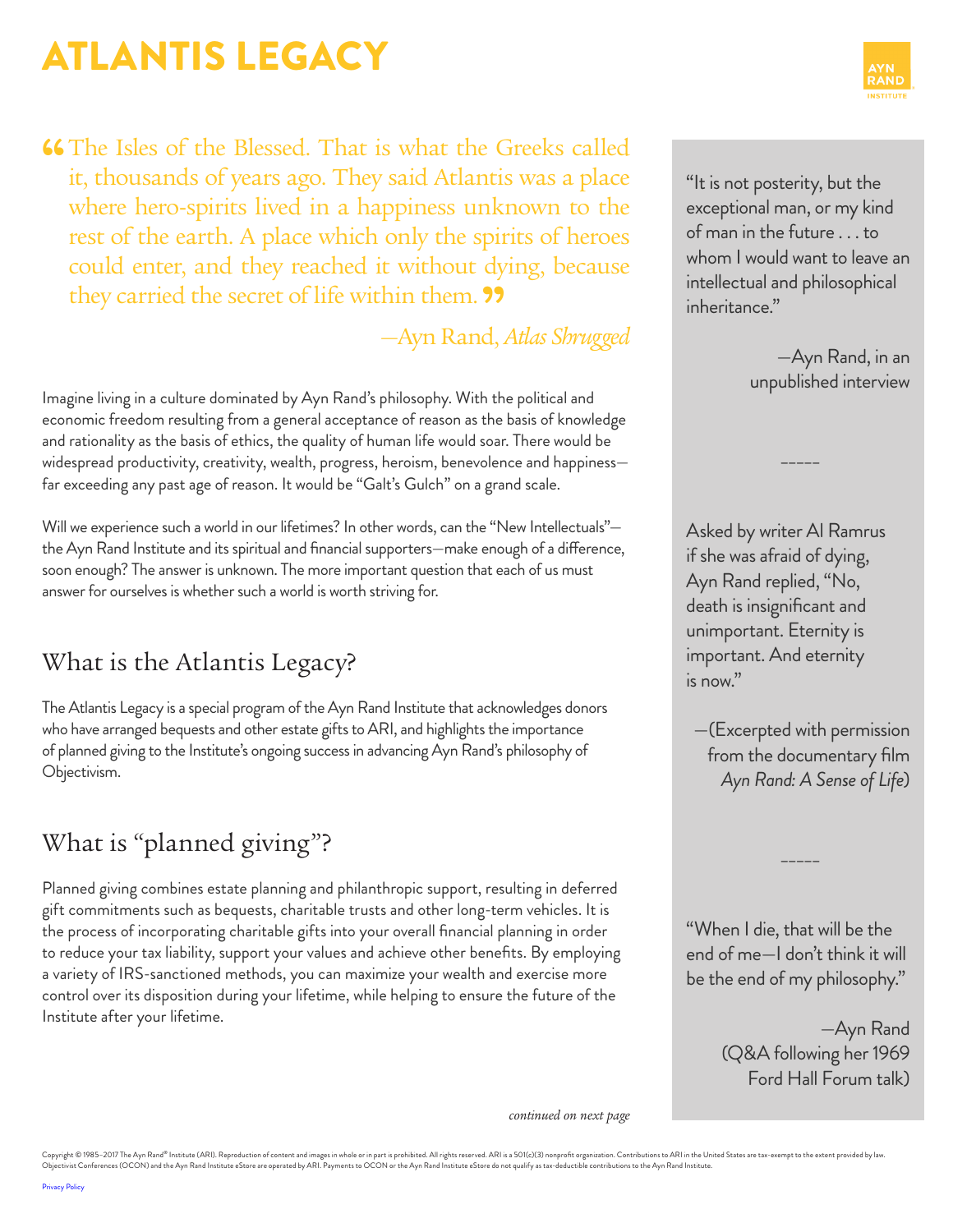

Effective gift planning can (1) provide substantial current income tax deductions; (2) eliminate or reduce capital gain taxes; (3) eliminate or reduce estate and other transfer taxes; (4) increase cash flow by providing supplementary income to you and/or another individual; and (5) help protect your assets and privacy. Donors are motivated to make planned gifts by such tax and financial concerns as well as by their desire to help secure permanent funding for ARI, leaving a legacy that reflects their lifelong values. Even for donors of relatively modest wealth, planned giving can create a more substantial legacy to the Institute than might have been possible otherwise.

Planned giving facilitates a harmony of interests characteristic of a rational philosophy in action, offering a unique opportunity for Institute donors to, paraphrasing Ayn Rand, fight for the future and live in it today.

### Why are planned gifts so important to the Institute?

Ayn Rand wrote that "the spread of ideas is an enormous job." While the Institute has achieved much in its relatively short history, the enormous task of transforming the intellectual bedrock of the culture will not be accomplished without a commitment well into the future. Nothing about the future is guaranteed, except that philosophy controls human destiny—and advancing the right philosophy is a longterm endeavor, requiring equally long-term support. Planned giving is crucial because it maximizes that long-range support. Without a successful planned giving program, the job will not get done.

If Ayn Rand's ideas are to have an enduring presence in the world in future generations, it will be in large part because of the foresight of Institute donors today. Through their commitment, Atlantis Legacy donors take part in shaping the future of ARI and creating the world "as it might be and ought to be."

#### Why Atlantis?

In her writings and in conversation, Ayn Rand used the legendary island city of Atlantis as a symbol for an ideal world. The first chapter in Part III of *Atlas Shrugged*, which begins as Dagny awakens after crashing her plane in Galt's Gulch, is titled "Atlantis." Thus we thought it a fitting name for our long-term gift recognition program—since bequests and other deferred gifts will help fund the philosophic and cultural renaissance of a new Atlantis in the future.

## Who can participate in the Atlantis Legacy?

Participation is open to individuals who (1) include ARI as a beneficiary in a will or living trust, and/or an insurance policy, retirement plan, bank account, etc., and who (2) inform ARI that they have made such arrangements. Participation is not limited by the value of the gift nor any contingencies placed on such designations to the Institute. Hundreds of donors have already taken these generous and far-reaching actions that help ensure the continuation of ARI's work into the future.

## How can I participate?

A bequest is a gift of property made from a deceased person's estate. To make a charitable bequest to ARI, you name the Institute to receive all or a portion of your estate through your will. You may designate that ARI receive a percentage of your estate, a specific

*continued on next page*

Copyright © 1985–2017 The Ayn Rand® Institute (ARI). Reproduction of content and images in whole or in part is prohibited. All rights reserved. ARI is a 501(c)(3) nonprofit organization. Contributions to ARI in the United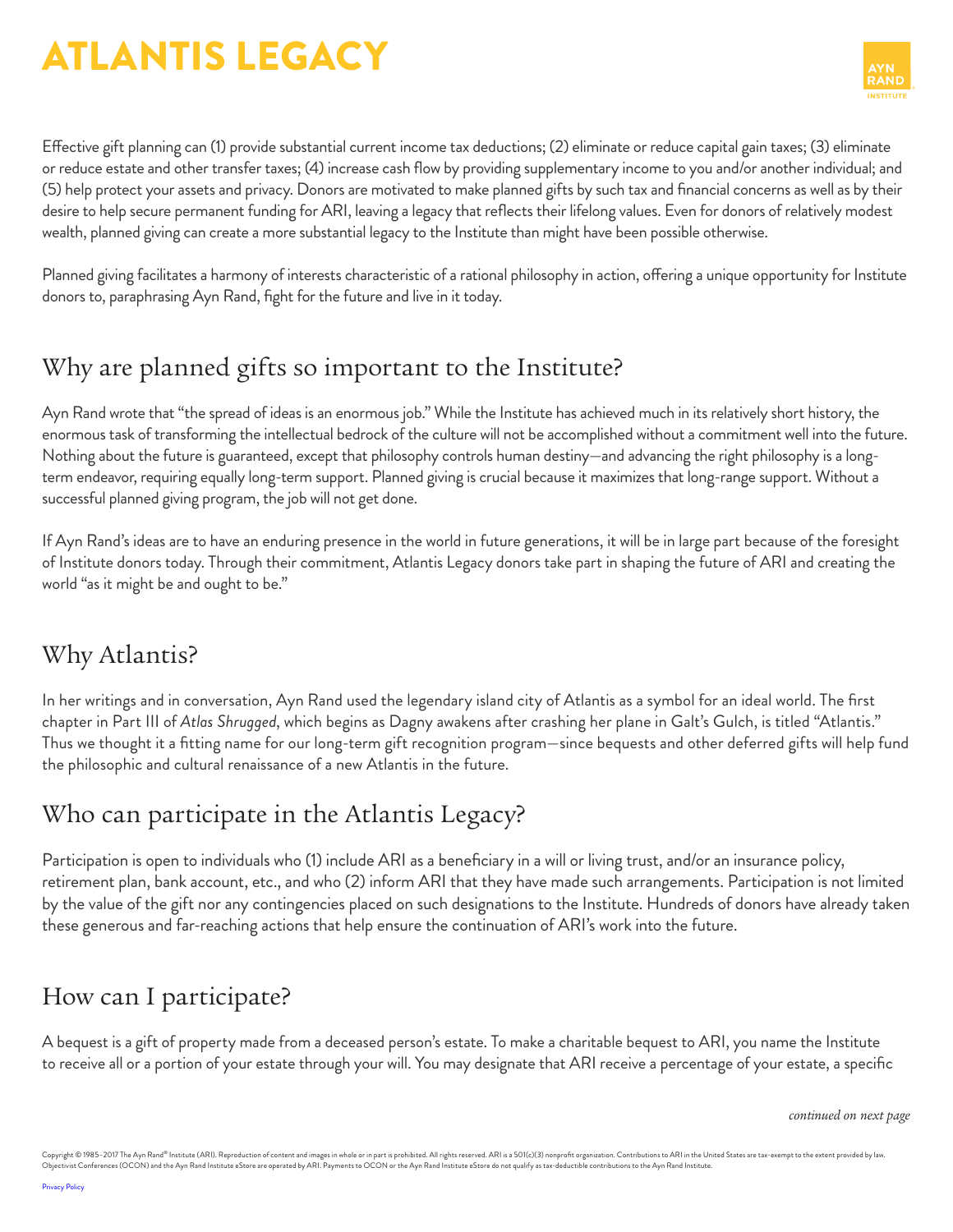

dollar amount or piece of property and/or the residual estate (i.e., what remains when other bequests have been honored). You may include ARI as a contingent beneficiary to receive a bequest under certain conditions (e.g., if other beneficiaries predecease you).

Alternatively or in addition, you may name ARI as a primary or contingent beneficiary of your insurance policy, retirement plan, bank or brokerage account or other financial assets.

A charitable bequest to ARI offers you the opportunity to make a substantial gift without depleting assets you may need during your life. A bequest may also reduce or eliminate estate tax, if your estate is subject to this tax. And bequest designations are revocable during your lifetime—you may change your mind about your legacy, should your circumstances dictate.

#### What information does my attorney need in order to include a bequest to ARI in my will?

Your attorney will need to know that ARI's legal name is "The Ayn Rand Institute: The Center for the Advancement of Objectivism," and that ARI is recognized by the U.S. Internal Revenue Service as a 501(c)(3) "public charity" with tax identification number 22- 2570926. In addition, you may wish to include ARI's address: 2121 Alton Parkway, Suite 250, Irvine, California 92606-4926.

#### I have a will, but ARI is not included. Must I write a new will to designate a bequest to ARI?

Not necessarily. Minor changes to your will are easily accomplished with a short legal document called a codicil, which amends your existing will. If you are making major changes to your will, it may be preferable to draft a new will than to use a codicil.

## What if I arrange a bequest to ARI and then need to change my plans?

We understand that bequests are revocable and that life circumstances and other factors can lead to changes in estate planning arrangements. However, we respectfully request that if you change the manner or fact of your bequest to the Institute, you will let us know that there has been a change.

#### I would like to leave a bequest to ARI, but I have other obligations that may require all of my estate's resources. Do I have any options?

Yes. You could consider designating ARI as the contingent beneficiary of your estate, i.e., the last-named beneficiary in case your other beneficiaries predecease you or are otherwise unable to accept your bequests. In this way, you can provide for the most unlikely but still possible—eventualities that should be considered as part of your estate plan. While ARI recognizes the remoteness of such contingencies, we do appreciate donors' inclusion of the Institute in their plans at whatever level is possible and appropriate.

*continued on next page*

Copyright © 1985-2017 The Ayn Rand® Institute (ARI). Reproduction of content and images in whole or in part is prohibited. All rights reserved. ARI is a 501(c)(3) nonprofit organization. Contributions to ARI in the United Objectivist Conferences (OCON) and the Ayn Rand Institute eStore are operated by ARI. Payments to OCON or the Ayn Rand Institute eStore do not qualify as tax-deductible contributions to the Ayn Rand Institute.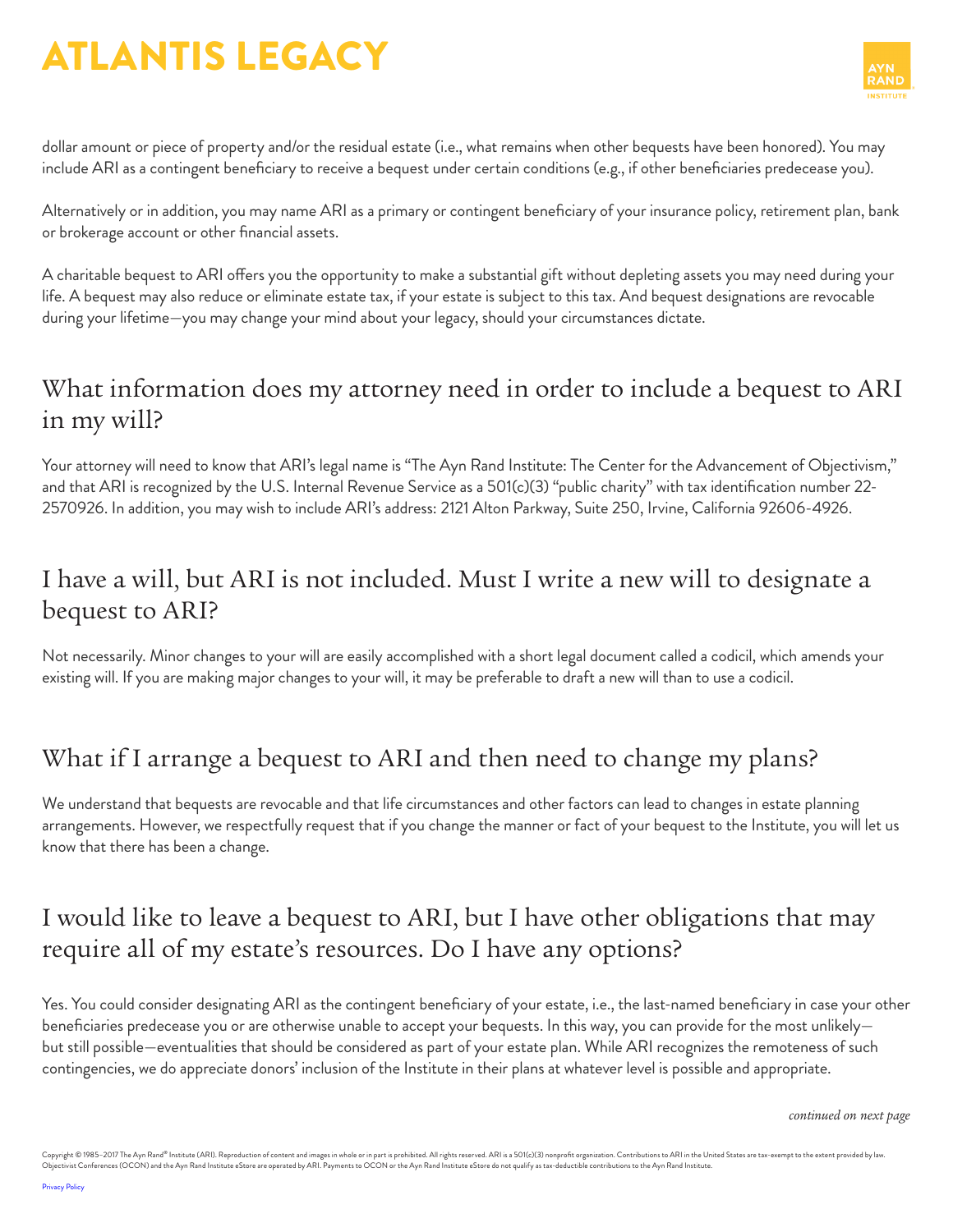

### How will my bequest be used after I am gone?

Unless you specify otherwise, your bequest will be designated for current programs at that time or reserved for future use, at the discretion of ARI's board of directors. Because the Institute is still a relatively young organization, and our goals are enormous, the board's policy has been to retain maximum flexibility in how bequests may be used when received. A sizeable bequest can make a significant difference in what we are able to accomplish sooner rather than later in advancing Objectivism. Eventually, we plan to designate a portion of every unrestricted bequest to ARI's endowment, with the long-term goal of generating sufficient operating income to cover all administrative expenses—thus having all contributions directly fund our cultural and academic programs.

#### How else may I contribute?

#### Life-income gifts

"Life-income" refers to a type of irrevocable planned gift that returns income to the donor, benefitting ARI after the donor's death. Think of the life-income plan as a fruit-bearing tree: the donor contributes the tree, but retains the right to the annual harvest of fruit for his lifetime and/or for that of his chosen beneficiary. Unlike traditional bequests, life-income gifts offer lifetime tax advantages to donors.

The three life-income gift vehicles are the charitable gift annuity, with its variation, the deferred gift annuity; the pooled income fund; and the charitable remainder trust.

#### Other planned gifts

The charitable lead trust pays income to one or more charitable organizations for a term of years, after which the trust principal reverts to the donor or passes to his designated beneficiaries. Lead trusts are often used to reduce the tax cost of transferring wealth to heirs.

The retained life estate can help realize some of the benefits of a bequest during your lifetime. Instead of leaving your home to the Institute in your will, you can donate it now but retain the right to live in it for the rest of your life. You may receive a substantial income tax deduction in the year you arrange such a gift.

Funding for planned gifts as well as outright gifts is not limited to cash—financial support of ARI can take many forms. Suitable property includes stocks, bonds, mutual funds, real estate, life insurance, retirement plans, business interests and tangible personal property. Particularly advantageous for charitable giving are assets that have appreciated, i.e., increased in value, since you acquired them.

For more information on these planned giving vehicles, contact Kathy Cross, Gift & Estate Planning Manager at ARI, at 732-242 9408 or [kcross@aynrand.org](mailto:kcross@aynrand.org).

*continued on next page*

Copyright © 1985-2017 The Ayn Rand® Institute (ARI). Reproduction of content and images in whole or in part is prohibited. All rights reserved. ARI is a 501(c)(3) nonprofit organization. Contributions to ARI in the United Objectivist Conferences (OCON) and the Ayn Rand Institute eStore are operated by ARI. Payments to OCON or the Ayn Rand Institute eStore do not qualify as tax-deductible contributions to the Ayn Rand Institute.